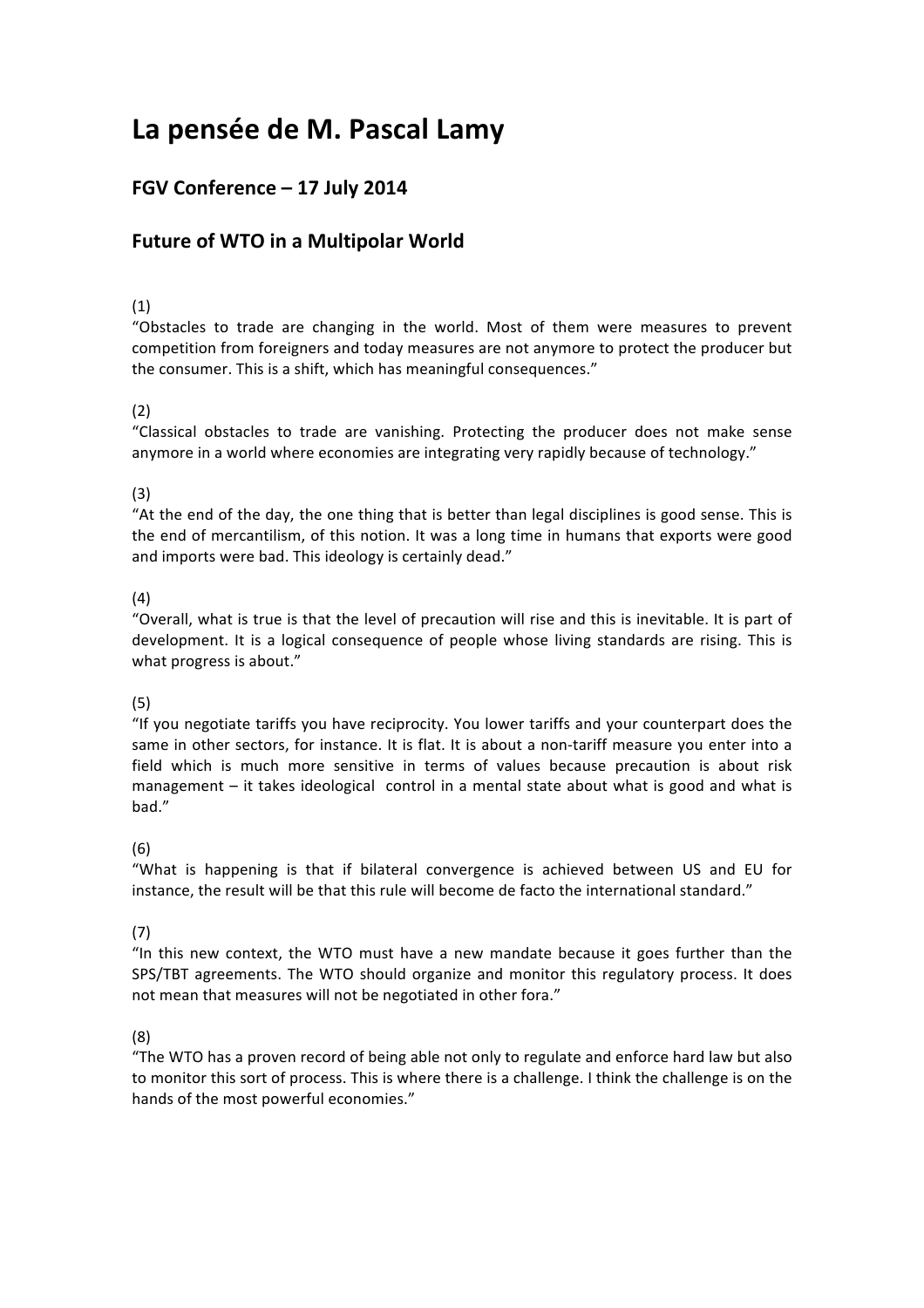# (9)

"The process of this regulatory convergence process will be negotiated outside and not in the WTO. The result of convergence can only be at the highest level of convergence."

# (10)

"There is no difference between public or private standards. What matters is what the standard to follow is. If Carrefour or Walmart or Tesco have a standard, I have to comply with it, because I cannot sell my products to a public agency anyway."

# (11)

"(...) nowadays, either you have an agreement with China and it is a multilateral one or you have an agreement without China and it is plurilateral agreement."

# (12)

"What we will not change is the fact that the Dispute Settlement Mechanism will remain important when a country is acting in a manipulative manner when adopting some non-tariff measure. Any protectionist use of precaution is and will remain under the review of DSM. The argument that countries that are not part of the standard setting will be discriminated is not all true."

# $(13)$

"I think the reality is that the agenda has been made not less relevant but less doable because of changes in the world economy. The Doha Round was based  $-$  like all rounds  $-$  on the tradeoff between concessions by developed in agriculture to get concessions by developing in services and industry. The implicit exchange rate of concessions in agriculture, industry and services has changed with time."

### (14)

"I think in the WTO system we should totally reform the software and it should be: trade is open unless there is a demand by a WTO member to restrict it. The truth is that things are been dealt with in the last 15 years on the reverse software. Trade should be deemed open unless there are good reasons to restrain it."

### (15)

"Trade opening in a multilateral or a regional scope: so what? It was in the origin of the GATT. For me what matters is not the color of the cat but if he catches the rat."

### (16)

"Trade and environment, labor, competition, development...There is a lot to be done, although this implies a risk-taking attitude by the DG. Diplomats do not like it. They often state their sovereign prerogatives, for example in labor standards. The same diplomats accept WTO as observers in ILO but not ILO observers in WTO."

### (17)

"It entails inevitably a limitation to what international organizations can do. This is why I do not put all my hopes in international organizations."

### (18)

"TPP is the last of the old [preferential trade agreements]. TTIP is the first of the New [preferential trade agreements]. They are in the very beginning because it is mostly about nontariff measures."